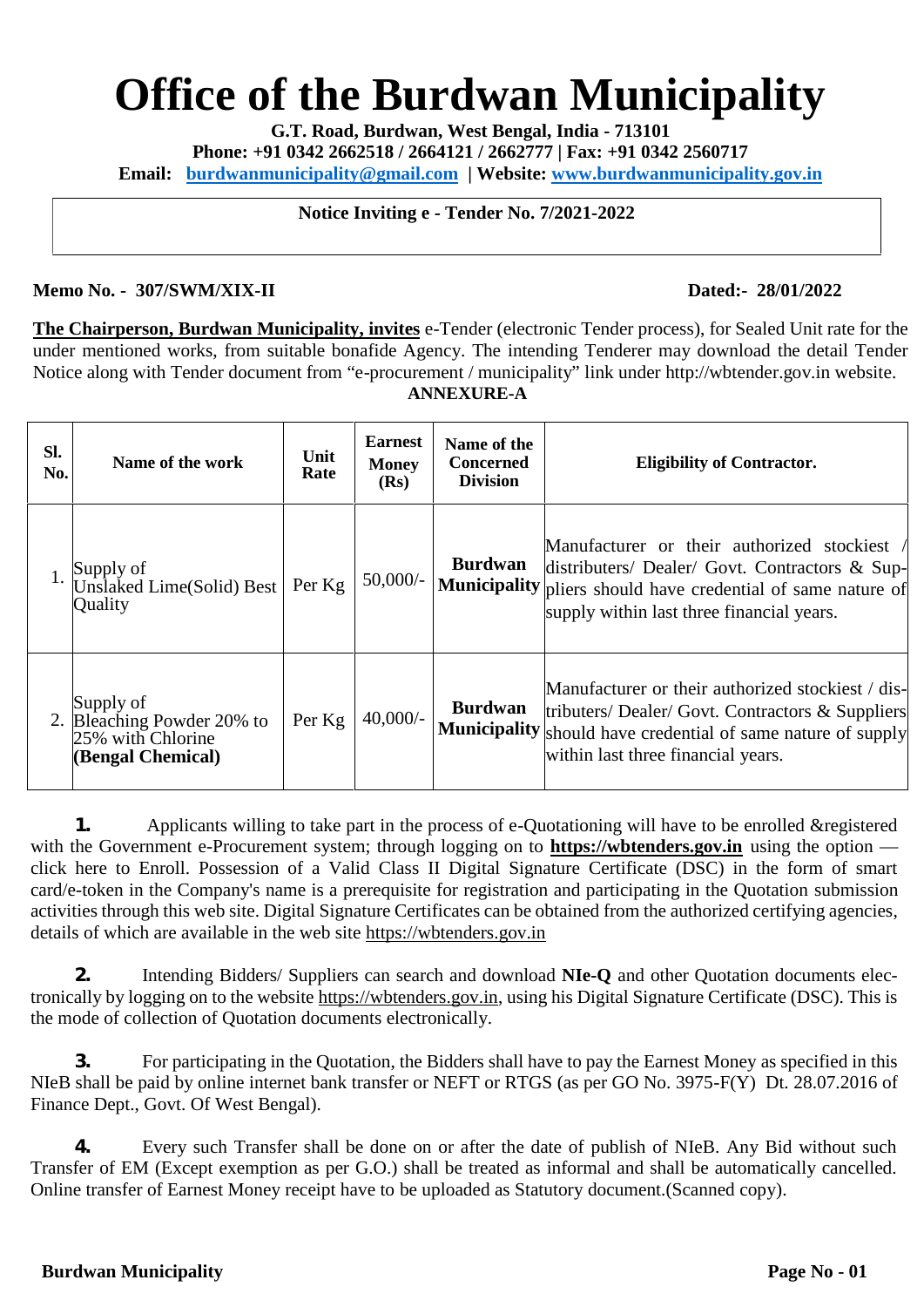# **5. Eligibility criteria for participation in tender:**

i)The prospective bidders have to be either reputed manufacturer or their authorized stockiest/distributers/dealer/govt. contractor & suppliers having credential of same nature of supply within last three financial years under the authority of State/Central Gov. State/Central Gov. undertaking /Statutory Bodies constituted under the statute of the Central / State Government and having Credential supply value of minimum 10 % of Single work order which the agency has completed.

ii) In case of authorized stockiest/distributers/dealer/govt. contractor & suppliers are they have to be submitted the documents and authorization letter in their favour.

N.B. Estimated amount, Date of completion of project & detail communicational address of Client with phone number must be indicated in the Credential Certificate.

# **The copy of the work order/letter of acceptance (L.O.A.) along with the specific price schedule of the work for which the credential has been issued must be attached. Otherwise the tender accepting authority reserves the right to reject the technical bid outright.**

iii) Trade License, Pan Card, G.S.T. Registration Certificate, Income Tax Certificate, Professional Tax receipt Challan for the year 2020 – 2021, IT Saral for the Assessment year 2019- 20 to be accompanied with the Technical Bid document. **[Non Statutory Documents]**.

iv) Neither prospective bidders nor any of constituent partner had been debarred to participate in tender by any Department during the last 3 (Three) years prior to the date of this NIT. Such debar will be considered as disqualification towards eligibility. **(A declaration in this respect has to be furnished by the prospective bidders as per prescribed format without which the Technical Bid shall be treated non-responsive).**

v) Registered Co-operative Societies are required to furnish valid Bye Law, Current Audit Report, and Valid Clearance Certificate from A.R.C.S. along with other relevant supporting papers. [Non Statutory Documents]

vi) A prospective bidder shall be allowed to participate in the Job either in the capacity of individual or as a partner of a firm.

vii) The partnership firm shall furnish the registered partnership deed and the company shall furnish the Article of Association and Memorandum. **[Non Statutory Documents]**

viii) Where there is a discrepancy between the rate in figures & words the rate in words will govern.

 $ix)$  Where there is a discrepancy between the unit rate  $\&$  the line item total resulting from multiplying the unit rate by quantity, the unit rate quoted shall govern.

x) **Joint Venture will not be allowed.**

6. **No Mobilization Advance and Secured Advance** will be allowed.

7. **Bids shall remain valid** for a period not less than **120 (One Hundred Twenty) days** after the dead line date for Financial Bid / Sealed Bid. "Bid valid for a shorter period shall be rejected by the 'Screening Committee' as non-responsive."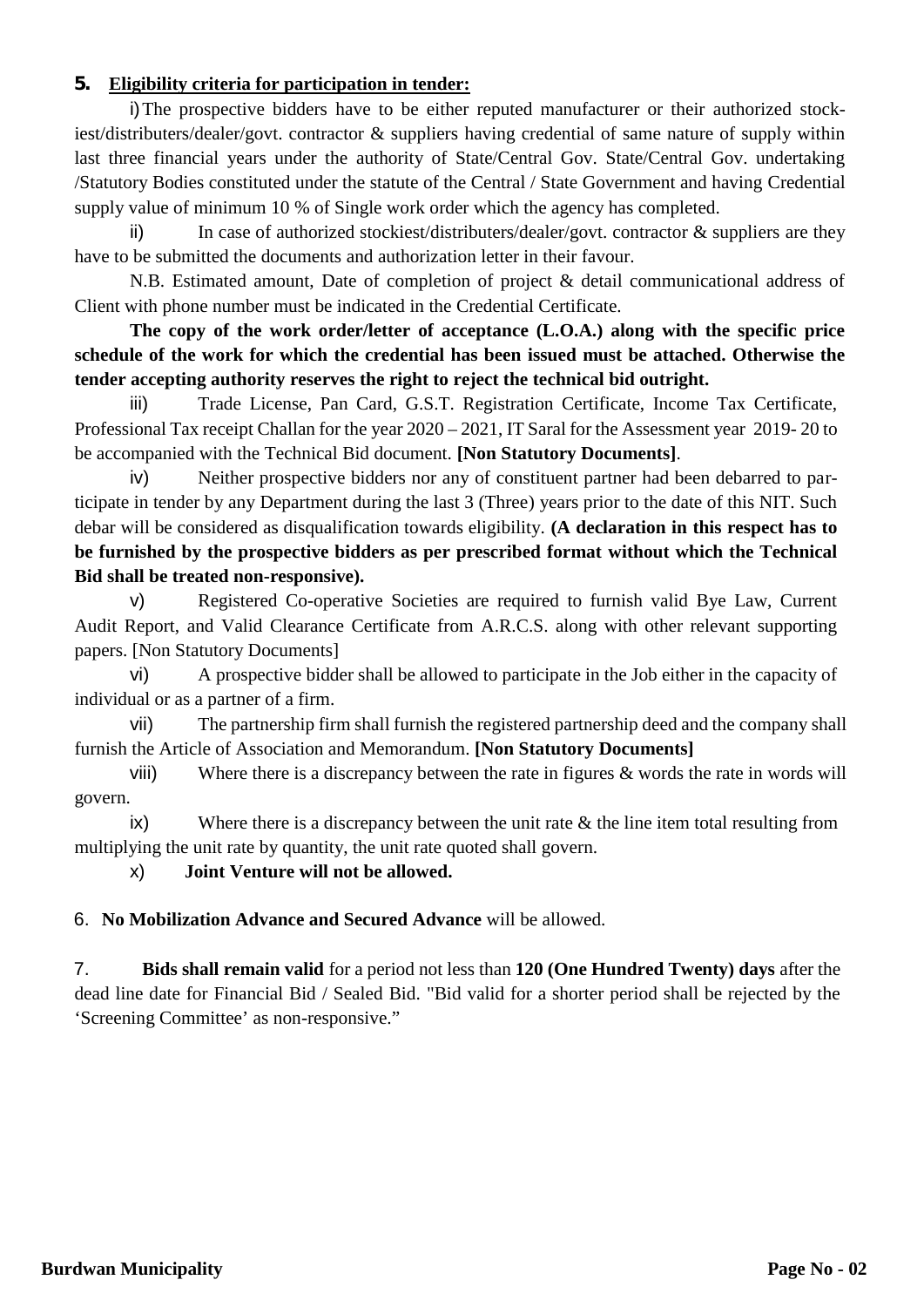#### 8. **Date & Time Schedule:-**

| Sl.<br>N <sub>0</sub> | <b>Particulars</b>                    | Date & Time             |
|-----------------------|---------------------------------------|-------------------------|
| 1                     | Date of publishing of tender (online) | 29/01/2022 at 10 Hrs    |
| 2                     | Document Download / Sale Start Date   | 29/01/2022 at 11 Hrs    |
| 3                     | <b>Bid Submission Start Date</b>      | 29/01/2022 at 12 Hrs    |
| $\overline{4}$        | <b>Bid Submission Closing Date</b>    | 12/02/2022 up to 18 Hrs |
| 5                     | Date of opening technical bid.        | 15/02/2022 at 11 Hrs    |
| 6                     | Date of technical bid evaluation.     | Will be notified later  |
| 7                     | Date of opening financial bid.        | Will be notified later  |
| 8                     | Date of Financial bid evaluation.     | Will be notified later  |

9. There shall be no Provision of Arbitration.

10. **No. price preference and other concession will be allowed.**

11. **Earnest Money: -** Earnest Money Deposit shall be paid by online internet bank transfer or NEFT or RTGS (as per GO No. 3975-F(Y) Dt. 28.07.2016 of Finance Department Govt. Of West Bengal).

12. The Bidder, at the Bidder's own responsibility and risk is encouraged to visit and examine the site of works and its Surroundings and obtain all information that may be necessary for preparing the Bid and entering into a contract for the work as mentioned in the Notice Inviting Quotation, the cost of visiting the site shall be at the Bidder's own expense.

13. The intending Bidders shall clearly understand that whatever may be the outcome of the p r e s e n t invitation of Bids, no cost of Bidding shall be reimbursable by the Department. Chairperson, Burdwan Municipality reserves the right to reject any offer without assigning any reason whatsoever and is not liable for any cost that might have incurred by any Bidder at the stage of Bidding.

14. **Refund of EMD: -** The Earnest Money of all the unsuccessful Bidders deposited in favour of Chairperson, Burdwan Municipality will be refunded by the Chairperson, Burdwan Municipality on receipt of application from Bidders after completion of Quotation process in all respect. 14. **Refund of EMD:** The Earnest Money of all the unsuccessful Bidders deposited in favour of Thairperson, Burdwan Municipality will be refunded by the Chairperson, Burdwan Municipality on eccipt of application from Bidder

mentioned in 'Instructions to Bidders' before bidding.

16. In case of Ascertaining Authority at any stage of application or execution of work necessary registered power of attorney is to be produced.

17. No **CONDITIONAL/ INCOMPLETE QUOTATION** will be accepted under any circumstances.

18. The Chairperson, Burdwan Municipality. Reserves the right to cancel the N.I.Q. due to unavoidable circumstances and no claim in this respect will be entertained.

19. During scrutiny, if it comes to the notice to Bidders inviting authority that the credential or any other papers found incorrect / manufactured / fabricated, that Quotation will not be allowed to participate in the Quotation and that application will be out rightly rejected without any prejudice.

- 20. Before issuance of the work order, the tender inviting authority may verify the credential & other documents of the lowest Bidder if found necessary. After verification, if it is found that such documents submitted by the lowest Bidders is either manufacture or false in that case, work order will not be issued in favour of the Bidders under any circumstances.
- 22. Specification of Unslaked Lime (Solid) Best Quality.

23. Specification of Bleaching Powder 20% to 25% with Chlorine **(Bengal Chemical).**

24. The prospective bidder shall have to execute the work in such a manner so that appropriate service

#### **Burdwan Municipality Page No - 03**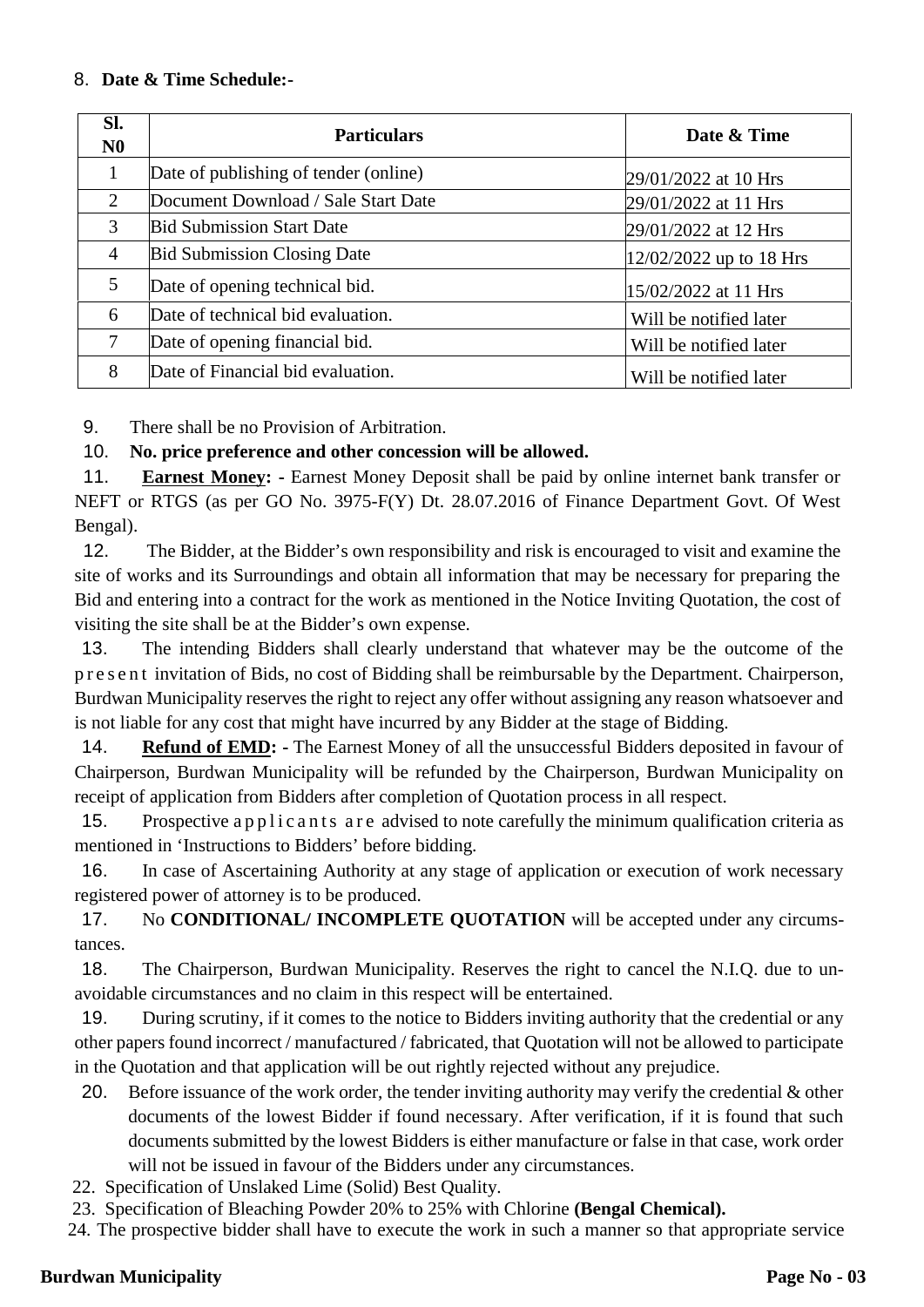level of the work is maintained during tenure of work and the contract will be for a period of 1(one) year from the date of issuance of the work order to the successful agency/agencies.

- 25. If any discrepancy arises between two similar clauses on different notifications, the clause as stated in later notification will supersede former one in following sequence:-
- i) NIQ
- ii) Technical bid
- iii) Financial bid

# **INSTRUCTION TO BIDDERS**

# **SECTION - A**

# *1. General guidance for e-Quotation : -*

Instructions/ Guidelines for Quotation for electronic submission of the Quotation online have been annexed for assisting the contractors to participate in e- Quotation.

# *2. Registration of Contractor*

Any contractor willing to take part in the process of e-Quotation will have to be enrolled & registered with the Government e-Procurement system,

through logging on to https://etender.wb.nic.in (the web portal of public works department) the contractor is to click on the link for e-Quotation site as given on the web portal.

# *3. Digital Signature certificate (DSC)*

Each contractor is required to obtain a class-II or Class-III Digital Signature Certificate(DSC) for submission of tenders, from the approved service

provider of the National Information's Centre(NIC) on payment of requisite amount details are available at the Web Site stated in Clause 3 DSC is given as a USB e-Token.

*4.* The contractor can search & download NIQ & Quotation Documents electronically from computer once he logs on to the website mentioned in Clause 2 using the Digital Signature Certificate. This is the only mode of collection of Tender Documents.

# *5. Submission of Quotation.*

General process of submission, Quotation is to be submitted online through online the website stated in Cl. 2 in two folders at a time for each work, one in Technical Proposal  $\&$  the other is Financial Proposal before the prescribed date & time using the Digital Signature Certificate (DSC) the documents are to be uploaded virus scanned copy duly Digitally Signed. The documents will get encrypted (transformed into non readable formats).

# *A. Technical proposal*

The Technical proposal should contain scanned copies of the following further two covers (folders). *A-1. Statutory Cover Containing*

a) **The rate will be quoted in the B.O.Q.** Quoted rate will be encrypted in the B.O.Q. under Financial Bid. Downloaded properly and upload digitally signed.

- a. Prequalification Application (Sec-B, Form I)
- b. Format undertaking Section -B form II on company's letter head".
- c. Experience profile [Form No-IV] Section B.
- d. The rate will be quoted in the B.O.Q. Quoted rate will be encrypted in the B.O.Q. under Financial Bid. Downloaded properly and upload digitally signed.
- e. NIQ (Properly filled in & upload the same Digitally Signed except quoting rate, quoting rate will only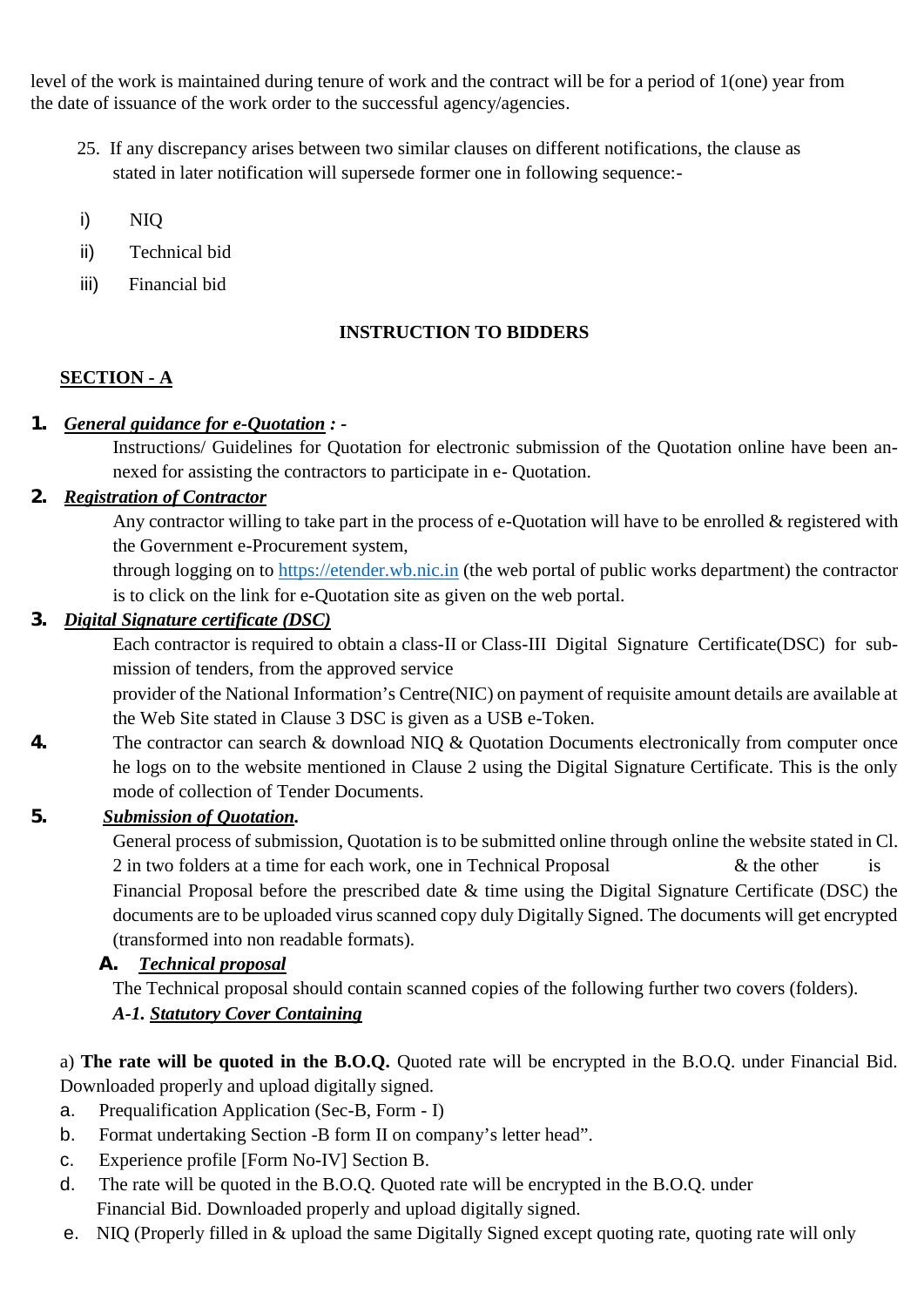encrypted in the B.O.Q. under Financial Bid).

f. Special Terms, condition & specification of works.

# *A-2. Non statutory Cover Containing*

# **a. Page No <b>- Page No - Page No - Page No - Page No - Page No - Page No - Page No - Page No - Page No - Page No - Page No - Page No - Page No - Page 10**

b. IT Saral for the Assessment year 2019- 20, GST Registration Certificate, Registration Certificate under Company Act. (if any) Trade License.

- c. Registered Deed of partnership Firm/ Article of Association & Memorandum.
- d. Power of Attorney (For Partnership Firm/ Private Limited Company, if any)
- e. Clearance Certificate for the Current Year issued by the Assistant Register of Co-Op(S) (ARCS) bye laws are to be submitted by the Registered Co-Op(S)
- f. Credential for completion of work of SWM under the authority of state/ central Govt. statutory bodies under State/Central Govt. constituted under the statute of the state/ state Govt. Credential of same nature of job is to be furnished. (Ref. Cl. No. 3(i) of this NIT).
- g. Scanned copy of Original Credential Certificate as stated in 5(i) of N.I.T. Note:- Failure of submission of any of the above mentioned documents as stated in as 'A-1' & 'A-2' will render the tender liable to summarily rejected for both statutory & non statutory cover.

Note:- Failure of submission of any of the above mentioned documents as stated in as 'A-1' & 'A-2' will render the tender liable to summarily rejected for both statutory & non statutory cover.

| Sl. No.   |                        | <b>Sub-Category</b>                                                                                                                                                                                                                                              | <b>Details</b>                                                                                                                                                     |  |  |  |
|-----------|------------------------|------------------------------------------------------------------------------------------------------------------------------------------------------------------------------------------------------------------------------------------------------------------|--------------------------------------------------------------------------------------------------------------------------------------------------------------------|--|--|--|
|           | <b>Category Name</b>   | <b>Description</b>                                                                                                                                                                                                                                               |                                                                                                                                                                    |  |  |  |
| A.        | <b>CERTIFICATES</b>    | <b>CERTIFICATES</b>                                                                                                                                                                                                                                              | 1. PAN<br>2. P. Tax Challan $(2021 - 21)$<br>3. Income Tax Certificate $(2019 – 20)$ financial year.<br>4. Trade License<br>G.S.T. Registration Certificate.<br>5. |  |  |  |
| <b>B.</b> | <b>Company details</b> | 1. Proprietorship firm.<br>2. Partnership firm (Partnership deed, Trade license).<br>3. LTD. Company (Incorporation certificate, Trade License).<br><b>Company details</b><br>4. Society (society registration copy, trade license).<br>Power of Attorney.<br>5. |                                                                                                                                                                    |  |  |  |
| C.        | <b>Credential</b>      | Credential-1                                                                                                                                                                                                                                                     | Credential: Similar nature of work done & completion certificate<br>which is applicable for eligibility in this tender.                                            |  |  |  |

#### 7. **Penalty for suppression / distortion of facts**

Submission of false document by Bidders is strictly prohibited and if found action may be referred to the appropriate authority for prosecution as per relevant IT Act.

# 8. **Rejection of Bid**

The Chairperson, Burdwan Municipality reserves the right to accept or reject any bid and to cancel the bidder process and reject all bids at any time prior to the award of contract without there by incurring any liability to the affected bidder or bidders or any obligation to inform the affected bidder or bidders of the ground for Employer's action.

> **Chairperson Board of Administrator Burdwan Municipality**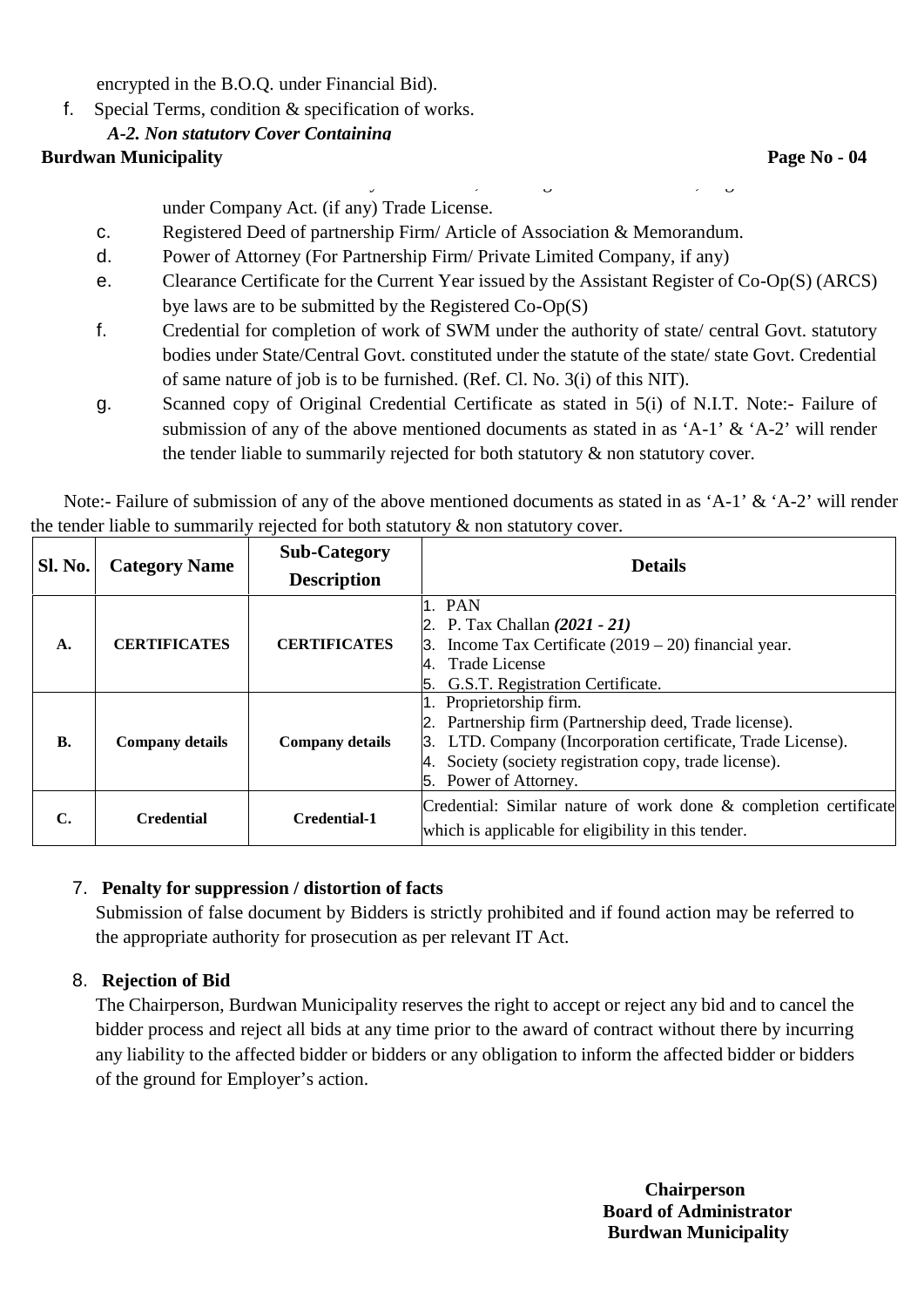**Burdwan Municipality Page No -** 05

- **1. The principal Secretary, Municipal Affairs Department, writer's Building, Kol-700001.**
- **2. The Director, State Urban Development Agency (SUDA), Salt lake, ILGUS BHAVAN, Kol-700106.**
- **3. The Sabhadhipati, Burdwan Zilla Parishad, Purba Barddhaman.**
- **4. The Dist. Magistrate, Burdwan District, Purba Barddhaman.**
- **5. Vice Chairperson Board of Administrator, Burdwan Municipality.**
- **6. Executive Officer, Burdwan Municipality.**
- **7. Finance Officer, Burdwan Municipality.**
- **8. Secretary, Burdwan Municipality.**
- **9. Health Officer, Burdwan Municipality**
- **10. The Nodal Officer, SBM, Burdwan Municipality.**
- **11. Accountant. Burdwan Municipality.**
- **12. S.I. (Health) Burdwan Municipality.**
- **13. I.T. Coordinator, Burdwan Municipality to take necessary action.**
- **14. Notice Board and Official Website, Burdwan Municipality, Purba Barddhaman.**
- **15. To the Editor …………………………………………………….**

**Chairperson Board of Administrator Burdwan Municipality**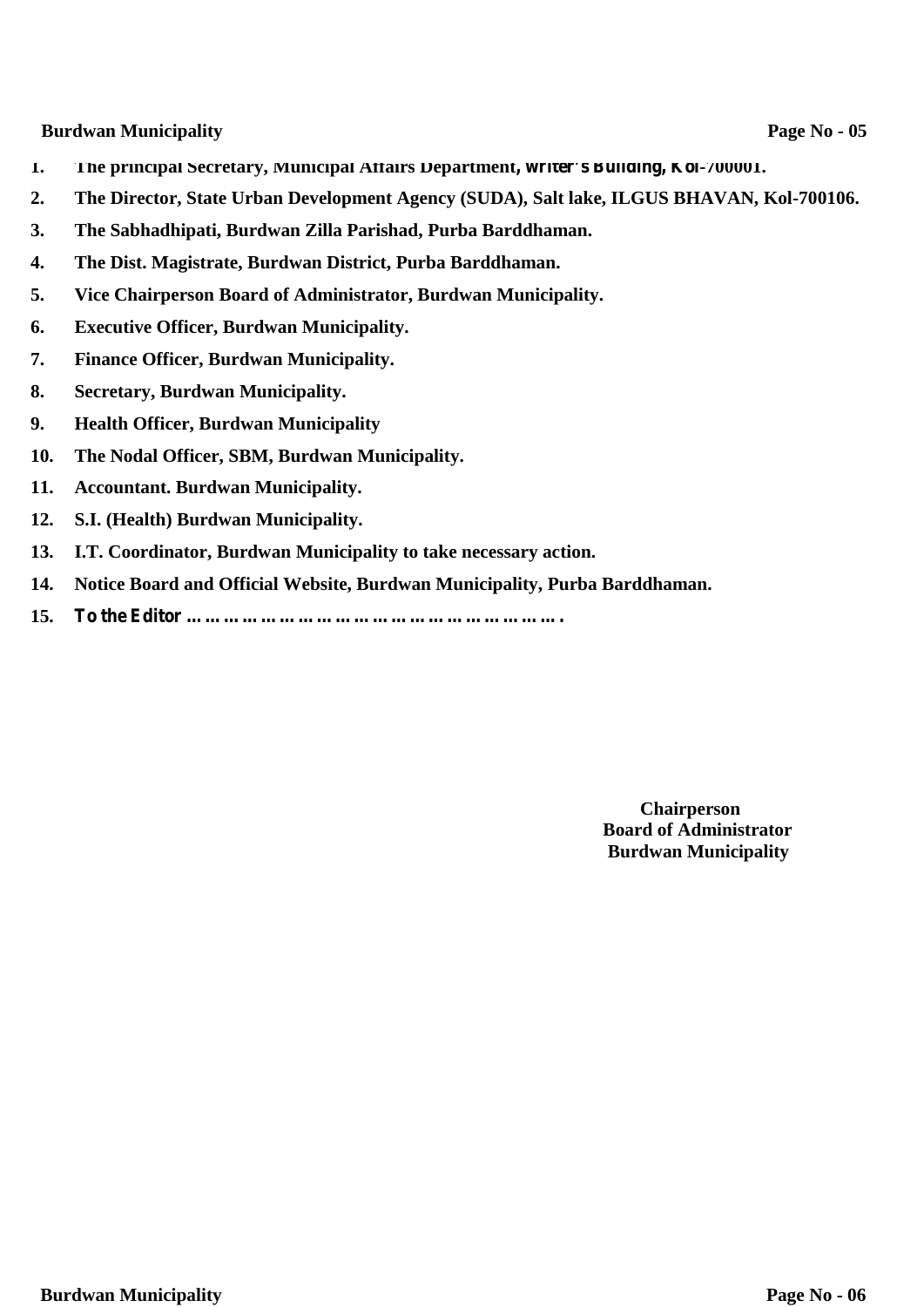## **SECTION - B FORM - I**

#### **PRE-QUALIFICATION APPLICATION**

**To The Chairperson Burdwan Municipality G.T Road, Burdwan-713101**

Ref.: **Quotation for** 

(Name of work) e-N.I.Q. No. : /

#### Dear Sir,

Having examined the Statutory, Non-statutory & N.I.Q. documents, I /we hereby submit all the necessary information and relevant documents for evaluation.

| The application is made by me / us on behalf of |                               |
|-------------------------------------------------|-------------------------------|
| in the capacity                                 | duly authorized to submit the |
| order.                                          |                               |

The necessary evidence admissible by law in respect of authority assigned to us on behalf of the group of firms for Application and for completion of the contract documents is attached herewith.

We are interested in bidding for the work(s) given in Enclosure to this letter. We understand that:

- 1) Tender Inviting & Accepting Authority / Engineer-in-Charge can amend the scope & value of the contract bid under this project.
- 2) Tender Inviting & Accepting Authority / Engineer-in-Charge reserve the right to reject any application without assigning any reason.

Enclosure(s) : e-Filling -

- 1) Statutory Documents.
- 2) Non Statutory Documents.

Date:

Seal and Signature of the Bidders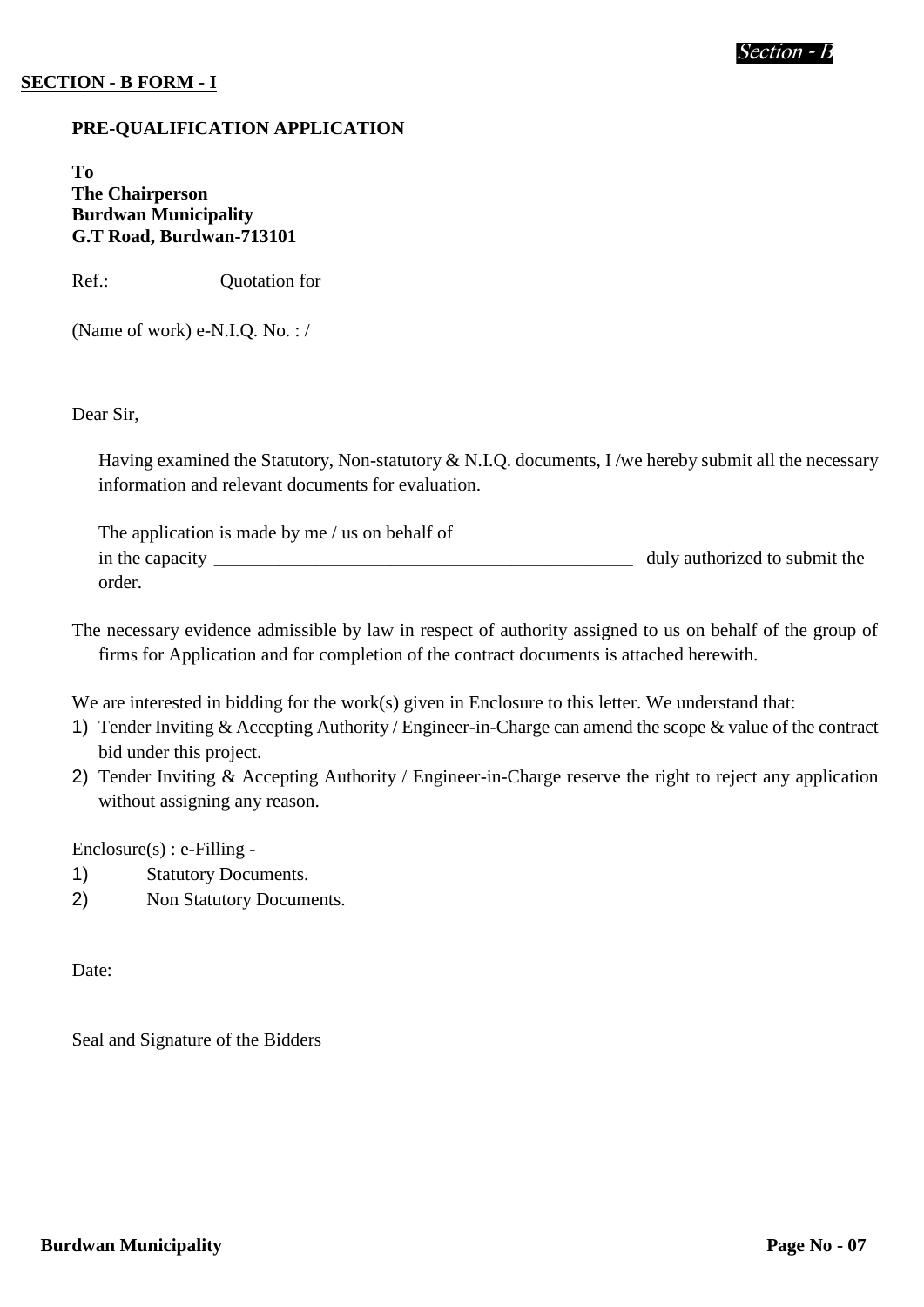#### **SECTION - B Form-II**

## **[To be furnished on Company's Letter Head]**

- 1) I, the under-signed do certify that all the statements made in the attached documents are true and correct. In case of any information submitted proved to be false or concealed, the application may be rejected and no objection/ claim will be raised by the under-signed.
- 2) The under-signed also hereby certifies that neither our firm M/S or any of constituent partner(s) had been debarred to participate in any tender by any Govt. Organization / Undertaking during the last 3 (Three) years prior to the date of this N.I.Q.
- 3) The under-signed would authorize and request any Bank, person, Firm or Corporation to furnish pertinent information as deemed necessary and/or as requested by the Department to verify this statement.
- 4) The under-signed understands that further qualifying information may be requested and agrees to furnish any such information at the request of the Department.
- 5) Certified that I have applied in the tender in the capacity of individual/ as a partner of a firm and I have not applied severally for the same job.

Signed by an authorized officer of the firm

Title of the officer

Name of the Firm with Seal

Date: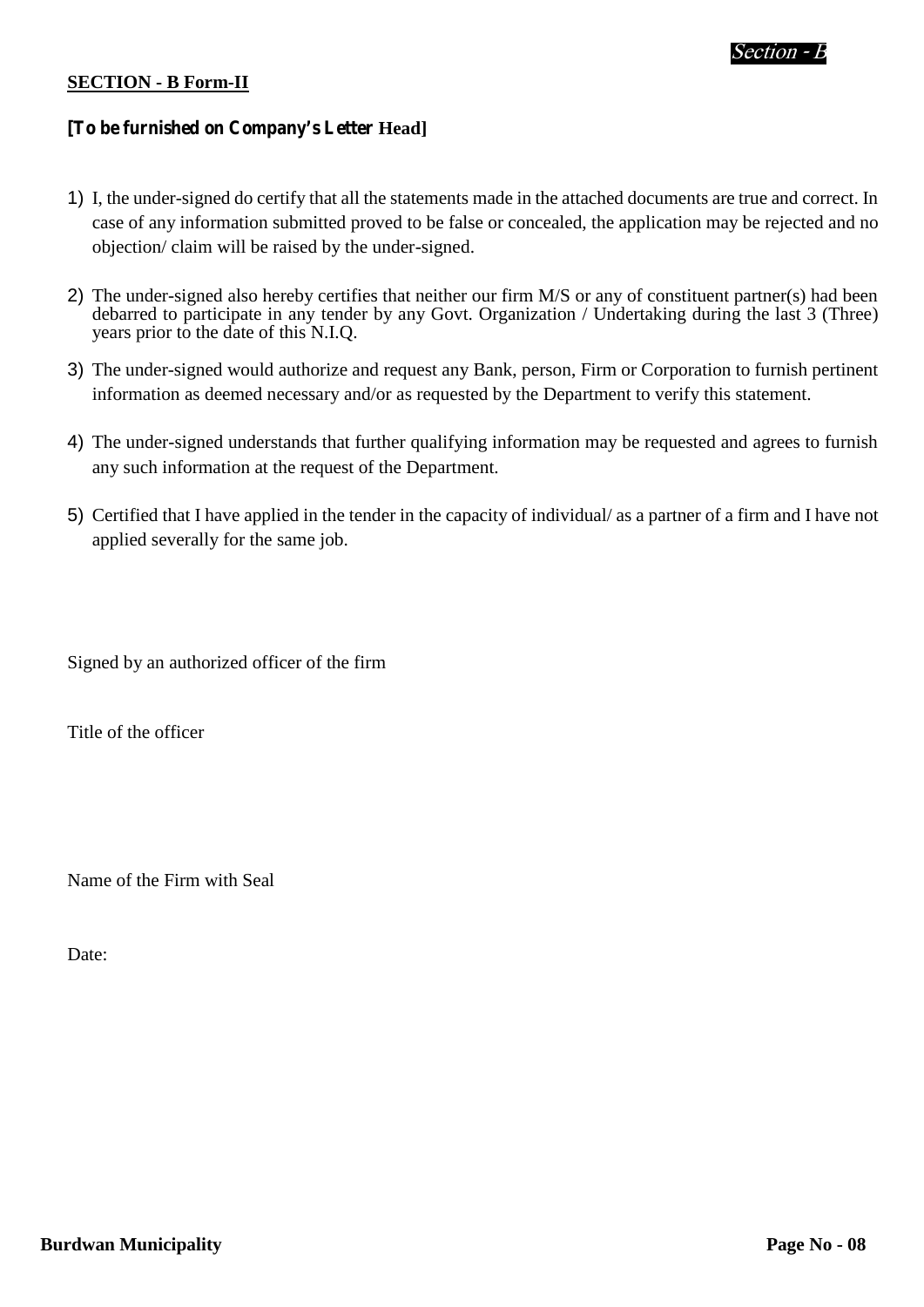#### **SECTION - B FORM - III STRUCTURE AND ORGANISATION**

- 1) Name of
- 2) Office Address

Telephone No. Fax No.

Name and Address of Bankers

Attach and: \_\_\_\_\_\_\_\_\_\_\_\_\_\_\_\_\_\_\_\_\_\_\_\_\_\_\_\_\_\_\_\_\_\_\_\_\_\_\_\_\_\_\_\_\_\_\_\_\_\_\_\_\_\_\_\_\_\_\_\_\_\_\_\_\_\_

Organization \_\_\_\_\_\_\_\_\_\_\_\_\_\_\_\_\_\_\_\_\_\_\_\_\_\_\_\_\_\_\_\_\_\_\_\_\_\_\_\_\_\_\_\_\_\_\_\_\_\_\_\_\_\_\_\_\_\_\_\_\_\_\_\_\_

Company With names

Personnel and with Biodata

**Note: -** Application covers Proprietary Firm, Partnership, Limited Company or Corporation Signature of applicant including title and capacity in which application is made